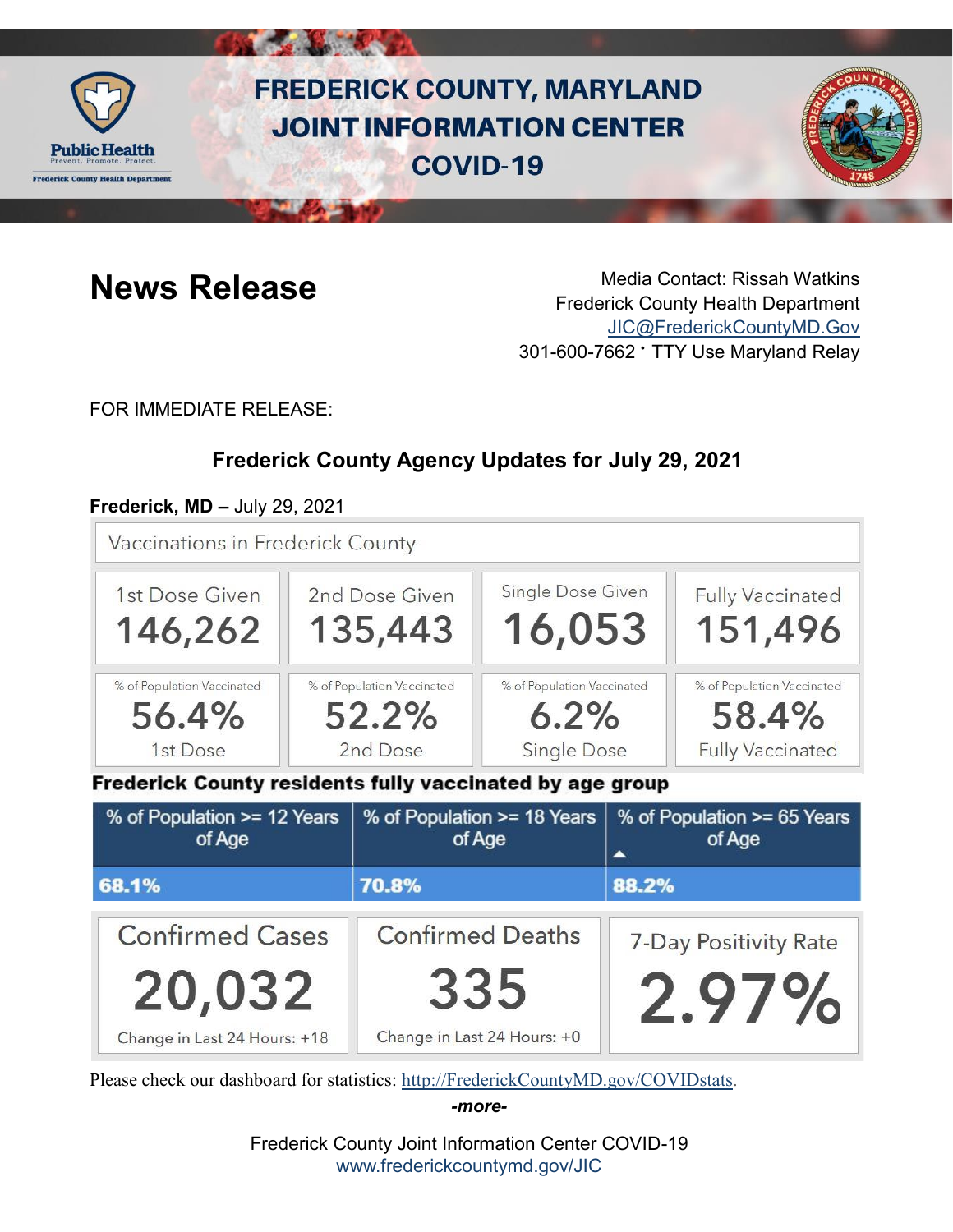

#### **Page 2/JIC**

# Updates from CDC

Level of Community Transmission in Frederick County, MD: [MODERATE](https://covid.cdc.gov/covid-data-tracker/#county-view)

**MODERATE** 

- **Getting vaccinated** prevents severe illness, hospitalization, and death; it also helps reduce the spread of the virus in communities.
- **Data show Delta is different than past versions of the virus**: it is much more contagious.
- In areas with substantial and high transmission, **CDC recommends that everyone (including fully vaccinated individuals) wear a mask in public indoor settings** to help prevent spread of Delta and protect others. [Interim Public Health Recommendations for Fully Vaccinated People.](https://www.cdc.gov/coronavirus/2019-ncov/vaccines/fully-vaccinated-guidance.html)

# JIC Agency Updates

Frederick County Public Schools: Frederick County Public Schools will be requiring all students and staff to wear face coverings inside our schools for the start of the 2021-22 school year.

More detailed information about this requirement is provided in [The Superintendent's Update.](https://fcps.ezcommunicator.net/edu/frederick/view_newsletter.aspx?app=0&id=12257)

There will be no requirement to wear face coverings outdoors; however, it is strongly recommended particularly for those who are unvaccinated.

The requirement to wear face coverings on school buses continues to be in effect.

\* Please note these allowable exceptions to mask wearing:

- Medical condition
- Disability
- Developmental immaturity
- Or other health or safety concerns as indicated by the Center for Disease Control

#### Maryland State Update

#### Contact Tracing: One Year In

While case counts are down, the pandemic is not over. Public health experts agree, contact tracing is and will continue to be an important tool for disease containment. In this webinar, we will review what we have learned from contact tracing and why this public health strategy continues to play a vital role.

Participants will learn about contact tracing, Maryland's smartphone exposure notification service (MD COVID Alert), and how to support their communities during this stage of the pandemic.



**Date**: Wednesday, August 4th, 2021 **Time**: 2:00 PM - 3:00 PM ET **Register here**: <https://bit.ly/webinarctu>

Frederick County Joint Information Center COVID-19 [www.frederickcountymd.gov/JIC](https://frederickcountymd.gov/JIC) *-more-*